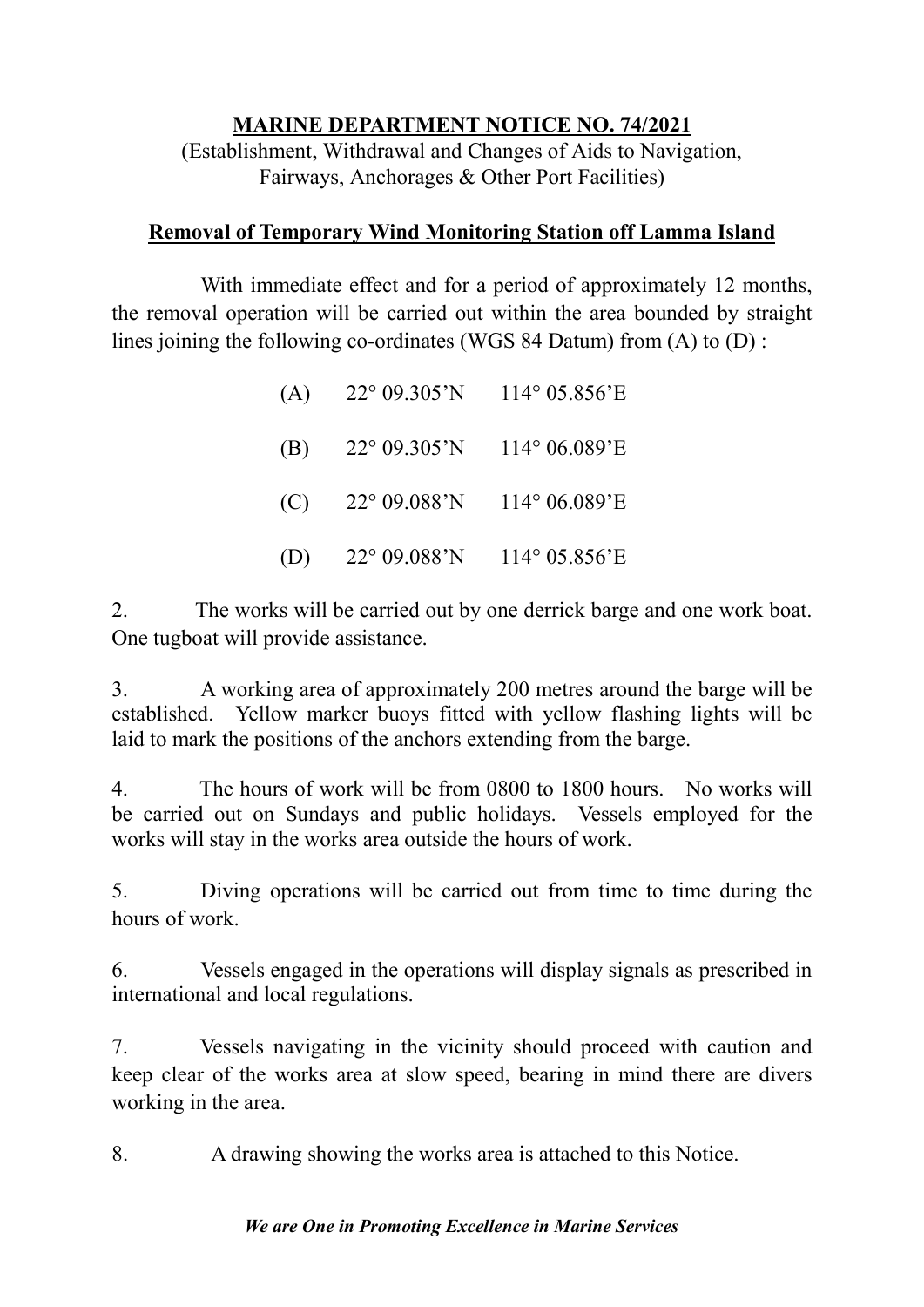9. This Notice is an extension of Marine Department Notice No. 168/2020.

> **Ms Carol Yuen Director of Marine**

Marine Department Government of the HKSAR Date: 13 April 2021 Action File Ref.: L/M. No. 17/20 in MD-PD&PS-F01-075-01A-001A-P002